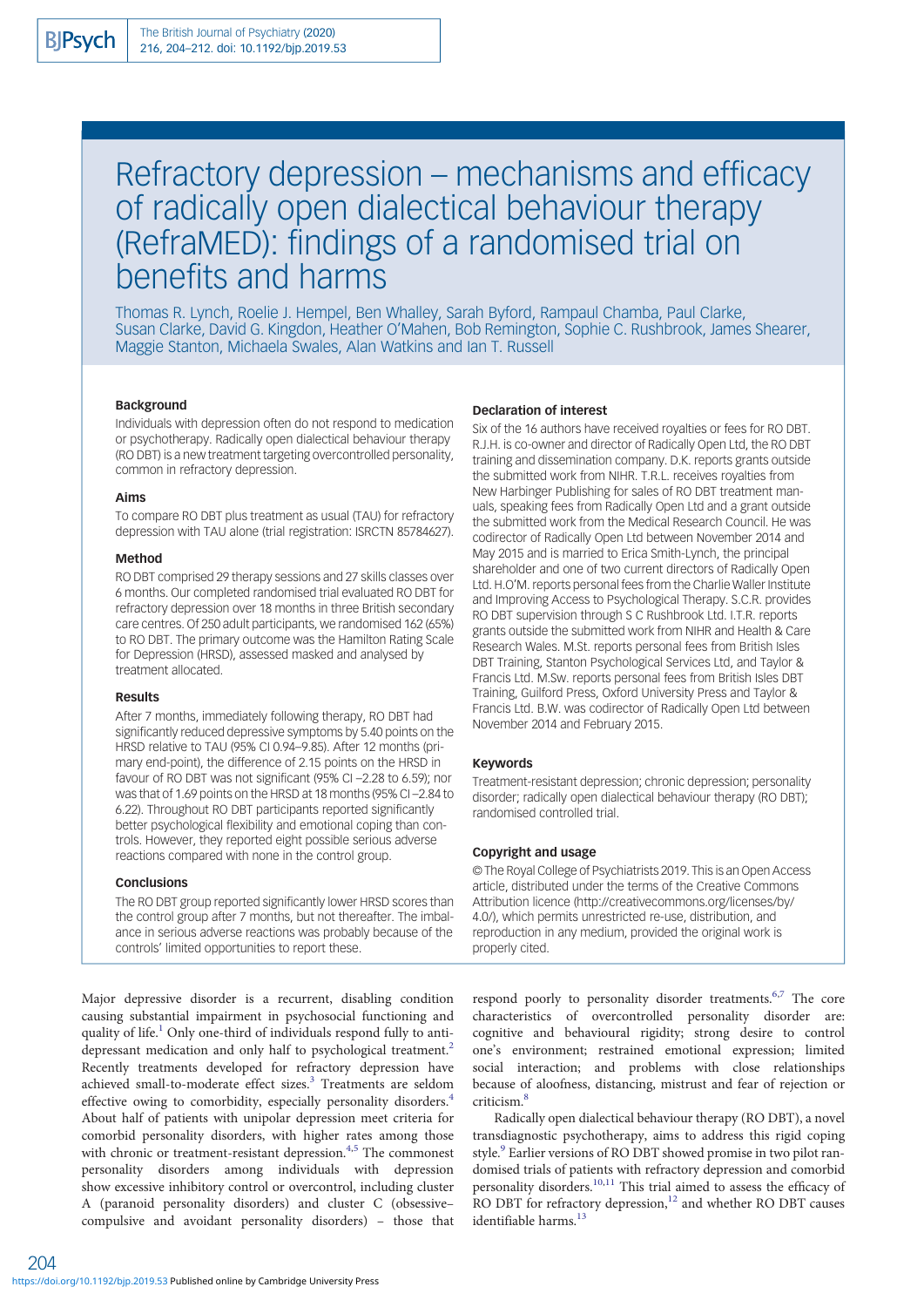# Method

#### Design

Refractory depression: mechanisms and effectiveness of radically open-dialectical behaviour therapy (RefraMED) was a threecentre parallel-group randomised trial that compared RO DBT plus treatment as usual (TAU) with TAU alone (trial registration: ISRCTN 85784627). After an internal pilot in one centre, shortage of therapists reduced recruitment below the target rate. So we extended our recruitment period from 24 months to 32; and followed the last 27 participants for 12 months (the primary endpoint) rather than 18.

#### **Participants**

Patients were eligible for the RefraMED trial if they: were 18 years or older; had an IQ more than 70; spoke English well enough to participate; had a current diagnosis of major depressive disorder according to the Structured Clinical Interview for DSM-IV-TR  $(SCID)$ -I;<sup>1</sup> had refractory depression, defined as either chronic depression, that is depression lasting at least 2 years, or treatment-resistant depression, that is recurrent depression (which we operationalised as two or more previous episodes) which has not responded to an adequate dose of anti-depressant medication (ADM) for at least 6 weeks in the current episode; and had a Hamilton Rating Scale for Depression (HRSD)<sup>15</sup> score of at least 15. As we had developed RO DBT specifically for overcontrol, we excluded patients who: met criteria for bipolar disorder, psychosis or dramatic-erratic personality disorders in SCID-II; $^{16}$  $^{16}$  $^{16}$  had a primary diagnosis of substance dependence; or were currently receiving or waiting for standard DBT. We recruited these patients in three National Health Service (NHS) secondary care centres already delivering standard DBT for dramatic-erratic personality disorders – Dorset and Hampshire in England, and North Wales.<sup>[13](#page-7-0)</sup>

## Interventions

#### **TAU**

As all three centres seek to deliver best practice, that was the natural control treatment. All participants received TAU, including prescribed antidepressant medication or psychotherapy.<sup>13</sup> Participants in the control group could also access any treatment from the NHS or privately, except standard DBT. At each follow-up assessors asked participants to report their antidepressant medication and adherence to it, and psychotherapy accessed since their previous assessment or in the 6 months before their baseline assessment.

#### RO DBT

RO DBT is a transdiagnostic therapy designed to address a spectrum of disorders that are difficult to treat, notably chronic depression.<sup>[9](#page-7-0)</sup> It differs from other psychotherapies, notably by encouraging social bonding through emotional expression. At the time of the trial RO DBT comprised 29 weekly individual therapy sessions each lasting an hour and 27 skills training classes each lasting  $2.5 h<sup>9,12</sup>$  The RO DBT lesson plan (supplementary Table 1 available at [https://doi.](https://doi.org/10.1192/bjp.2019.53)  $\text{org}/10.1192/\text{b}$ jp.2019.53) included new RO DBT lessons $^9$  and standard DBT lessons.[17](#page-7-0) RO DBT began soon after participants learned their treatment allocation. Although they continued to receive antidepressant medication as prescribed, we strongly discouraged them from seeking additional psychotherapy during RO DBT.

The RO DBT developer (T.R.L.) did not contribute to treatment delivery. He led the 10-day programme to train the 23 recruited therapists – 8 in Dorset, 10 in Hampshire and 5 in North Wales; and supervised them thereafter. Two were men, and ages ranged

from 32 to 61 years. All therapists were standard DBT therapists with a minimum of 3 years clinical experience. To be recruited, therapists had to submit three treatment tapes rated as adherent on the standard DBT Adherence Coding Scale – the recognised measure of adherence in standard  $DBT$ ,<sup>[18](#page-7-0)</sup> relevant also to RO DBT. All therapists attended weekly team meetings, to enhance treatment adherence and reduce therapist burnout. We maintained treatment fidelity across the trial by applying the standard DBT  $scale<sup>18</sup>$  $scale<sup>18</sup>$  $scale<sup>18</sup>$  to randomly sampled sessions; and feeding scores back to therapists and their site leaders.

#### Outcome measures

#### Primary outcome

The primary outcome was the severity of depressive symptoms 12 months after randomisation, that is 5 months after the end of treat-ment. Trained assessors measured this by the 17-item HRSD.<sup>[15](#page-7-0)</sup> Participants completed the HRSD at four points – baseline, and 7 (immediately after treatment), 12 and 18 months after randomisation. We chose 7 months rather than 6, when most clients were still attending treatment sessions, to make RefraMED more comparable with other trials that assess response to treatment immediately after that treatment. We judged it most useful to evaluate RO DBT after a full year, when remission is most important, even though psychotherapies are usually evaluated immediately after the end of therapy.

#### Secondary outcomes

We assessed remission from HRSD scores and psychosocial functioning measured by the Longitudinal Interval Follow-up Evaluation – Range of Impaired Functioning Tool (LIFE-RIFT):<sup>[19](#page-7-0)</sup> we defined full remission as an HRSD score below 8 and an LIFE-RIFT score below 13; and partial remission as an HRSD score below 15 and an LIFE-RIFT score below 13 points.

We measured suicidal ideation using the assessor-rated Modified Scale for Suicidal Ideation  $(MSSI);^{20}$  $(MSSI);^{20}$  $(MSSI);^{20}$  total scores less than nine show low ideation.

After 3 months, and the other four points, we collected data on the following potential mediating variables.

- (a) Acceptance & Action Questionnaire-II  $(AAO-II)^{21}$  $(AAO-II)^{21}$  $(AAO-II)^{21}$  measuring psychological inflexibility.
- (b) Emotional Approach Coping (EAC) scale<sup>[22](#page-7-0)</sup> measuring emotional processing and emotional expression.
- (c) Patient Health Questionnaire-9  $(PHQ-9)^{23}$  $(PHQ-9)^{23}$  $(PHQ-9)^{23}$  measuring depression severity.
- (d) The three-item Social Support Questionnaire  $(SSQ-3)^{24}$  measuring responders' satisfaction with support.

At baseline we also recorded potential moderating variables, notably age, gender and marital status.

#### Sample size

Two pilot studies of an earlier but similar version of RO DBT for refractory depression showed effect sizes at end of treatment of  $0.85<sup>11</sup>$  and  $0.71<sup>10</sup>$  $0.71<sup>10</sup>$  $0.71<sup>10</sup>$  We aimed to recruit enough participants with analysable data to yield 80% power to detect as statistically significant at the 5% level a standardised difference of 0.4 between RO DBT and TAU. We judged that clinicians and the UK National Institute for Health and Care Excellence would consider this, equivalent to a mean difference of two points on the HRSD, to be 'clinically important'.

If there were no correlation between patients with the same therapist, a sample of 200 participants with analysable data would detect such a difference. As we aimed to collect analysable data from at least 83% of participants, we increased our target to 240.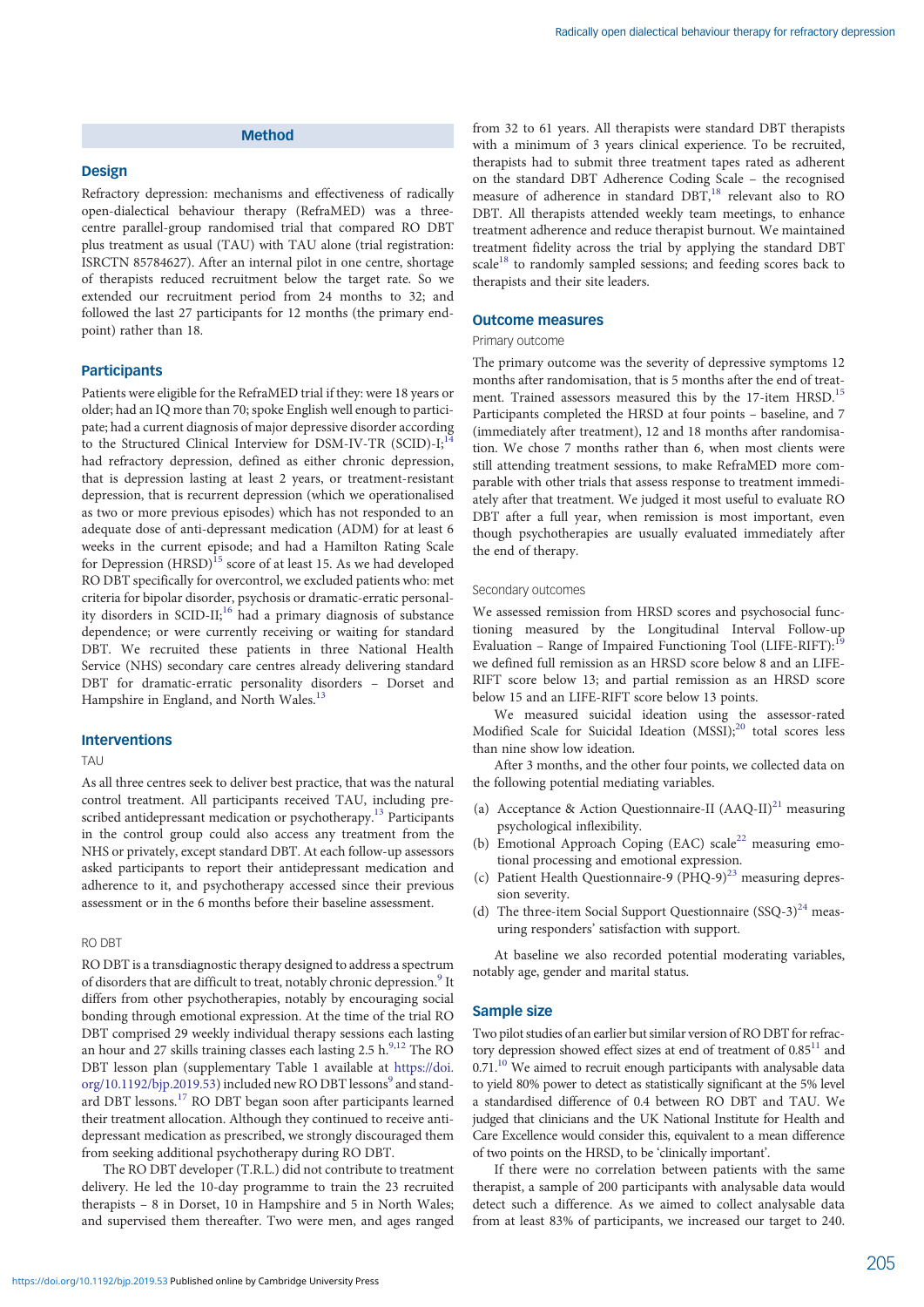To focus on the mechanisms of RO DBT we randomised in the ratio 3 : 2 by allocating 144 'unclustered' patients to RO DBT and 96 to TAU. However, participants in the RO DBT group cluster by therapist. To allow for an intratherapist correlation coefficient (ICC) of 0.025 between HRSD scores, and an average cluster size of 11 participants for each of the expected 16 therapists, we increased the RO DBT sample size to 180, yielding the same statistical power as 144 unclustered participants. Thus, we aimed to randomise 276 patients – 180 to RO DBT and 96 to TAU. We planned no interim analysis or stopping rule apart from that imposed by funding.

## Randomisation and masking

Once we had confirmed eligibility and received informed consent through the form approved by Hampshire Research Ethics Committee, we randomised participants between treatments. We used three stratifying variables to ensure balance between groups – early or late onset of depression, HRSD score above or below 25, and presence or absence of personality disorders. Within the RO DBT group, we randomised participants between available therapists so as to use as many as feasible of the treatment slots at each centre. To minimise risk of subversion, the Swansea Trials Unit used dynamic randomisation to make these allocations stochastic-ally rather than deterministically.<sup>[25](#page-7-0)</sup> They emailed the resulting allocations to the trial manager for dissemination to participants and study therapists, but not assessors.

To keep assessors masked to treatment allocations they: conducted assessments away from treatment centres; asked participants not to reveal their allocations during assessments; and avoided clinical notes after initial assessment. If an allocation were revealed, we remasked by using another assessor for later assessments. If the allocation were revealed during assessment, we used the unmasked ratings; this happened 17 times at month 7, 12 times at month 12 but not at all at month 18.

#### Assessor reliability

A clinical psychologist experienced in administering SCID and HSRD in clinical trials (H.O'M.) trained assessors to administer all these outcome measures. The minimum requirement for RefraMED assessors was a degree in psychology or closely related field. In reality all assessors had postgraduate qualifications, mainly MSc, DClinPsy or PhD. We discussed queries at weekly consensus meetings. We assessed interrater reliability for the HRSD at 9-month intervals across nine assessors. We analysed the reliability of individual items, more rigorous than analysing total scores. Across all measurements Krippendorff's alpha was 0.89 (95% CI from 0.86 to 0.92), implying 'very good' to 'near perfect' interrater reliability[.26](#page-7-0)

## Statistical methods

To create a data-set for analysis, we linked study data-sets by randomisation codes. We validated this database by comparing information across sources, and by entering data twice. We scored all measures according to their published rules for imputing missing data.

We used the lmerTest package for the statistical language R to fit linear mixed-effects models to primary and secondary outcomes over the 18 months from baseline.<sup>27</sup> Covariates included treatment allocated, treatment centre, baseline HRSD score, early or late onset of depression, and presence or absence of personality disorders at baseline. We used a three-level mixed-effects model to account for clustering of data by patient and therapist, avoiding the assumption that all therapists are equally effective. These mixed models are

efficient and unbiased when data are missing at random. Without suitable auxiliary data we did not impute missing responses, for example by multiple imputation. However, when fewer than 10% of items were missing in a given scale, we imputed them by linear regression using the other scale items as covariates. For each outcome we estimated the main effects of treatment allocation and time, and the interaction between them; and compared groups at months 7, 12 and 18 by treatment allocated.

In assessing remission from depression, we used Button's criter-ion of 17.5% change in HRSD scores from baseline.<sup>[28](#page-8-0)</sup> We refitted our mixed models using the Bayesian software Stan, and the associated R package 'brms'. [29](#page-8-0) We assessed heterogeneity in therapist performance by ICCs, and simulated prognoses for future patients on RO DBT. Analyses *post hoc* estimated posterior odds ratios<sup>[30](#page-8-0)</sup> for hypotheses of interest. We derived remission rates from predictions based on continuous outcomes, so did not need to test for differences in these rates directly.

## Serious adverse events

Our report to the National Institute for Health Research (NIHR) describes how we monitored serious adverse events (SAEs).<sup>[13](#page-7-0)</sup> The chief investigator reviewed these immediately, and reported them to the Data Monitoring & Ethics Committee (DMEC) every year, or immediately if there was suspicion of an unexpected serious adverse reaction.

# Ethical approval and conduct

Before recruiting patients, we gained approval from the Hampshire Research Ethics Committee (National Research Ethics Service reference 11/SC/0146) and the Research Governance Department of the University of Southampton, the sponsor of this trial. We asked trial participants for consent on three occasions: before telephone screening; before baseline assessment; and before randomisation.

## Patient and public inclusion

The NIHR Mental Health Research Network and 'Involve', the national advisory group on public engagement, helped us recruit service users – two to the Trial Steering Committee and two to the Trial Management Group. These users contributed to patient information leaflets, managing the trial and disseminating findings.

## Data availability and role of the funding source

All non-confidential data and syntax for analyses reported here are available online (https://zenodo.org/record/1442883). The Efficacy & Mechanism Evaluation Programme, funded by the Medical Research Council and administered by the NIHR, funded this trial by grant 09/150/12. NIHR monitored the trial and appointed the independent members of the Trial Steering Committee and Data Monitoring & Ethics Committee. The grant holders were responsible for: study design; collecting, analysing, and interpreting data; writing this paper; and submitting it for publication.

# Results

# **Recruitment**

[Figure 1](#page-3-0) shows the flow of participants through the RefraMED trial: we randomised 250 eligible patients, 162 (65%) to RO DBT and 88 to TAU (the control group). Recruitment started in Dorset in March 2012 with an internal pilot; started in Hampshire and North Wales in September 2012; and continued until April 2015. Of the 250 randomised participants, 170 (68%) came from secondary care,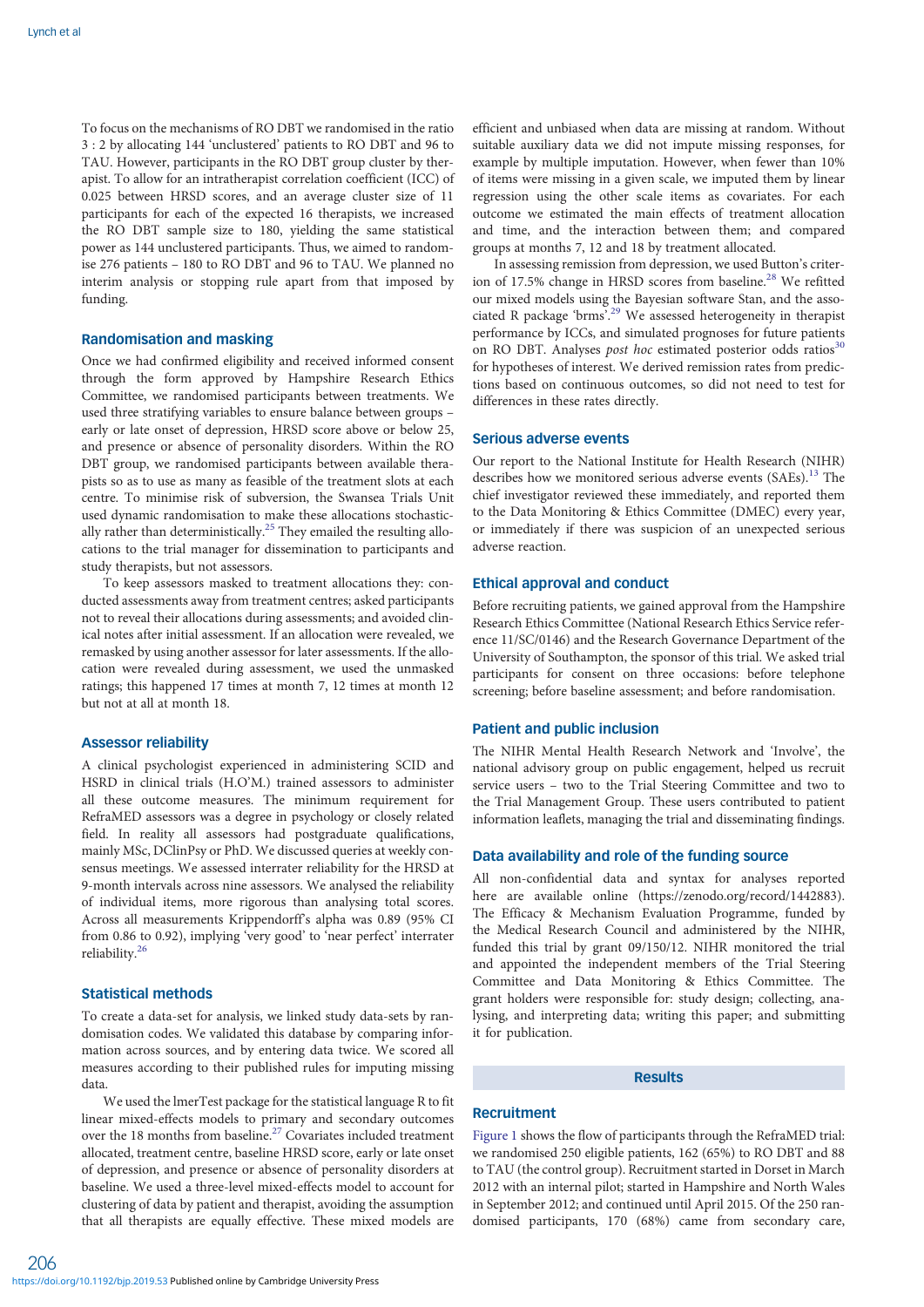<span id="page-3-0"></span>

Fig. 1 CONSORT diagram showing flow of participants through the Refractory depression: mechanisms and effectiveness of radically open-dialectical behaviour therapy (RefraMED) trial, including numbers analysed at each assessment.

HRSD, Hamilton Rating Scale for Depression; RO DBT, radically open dialectical behaviour therapy.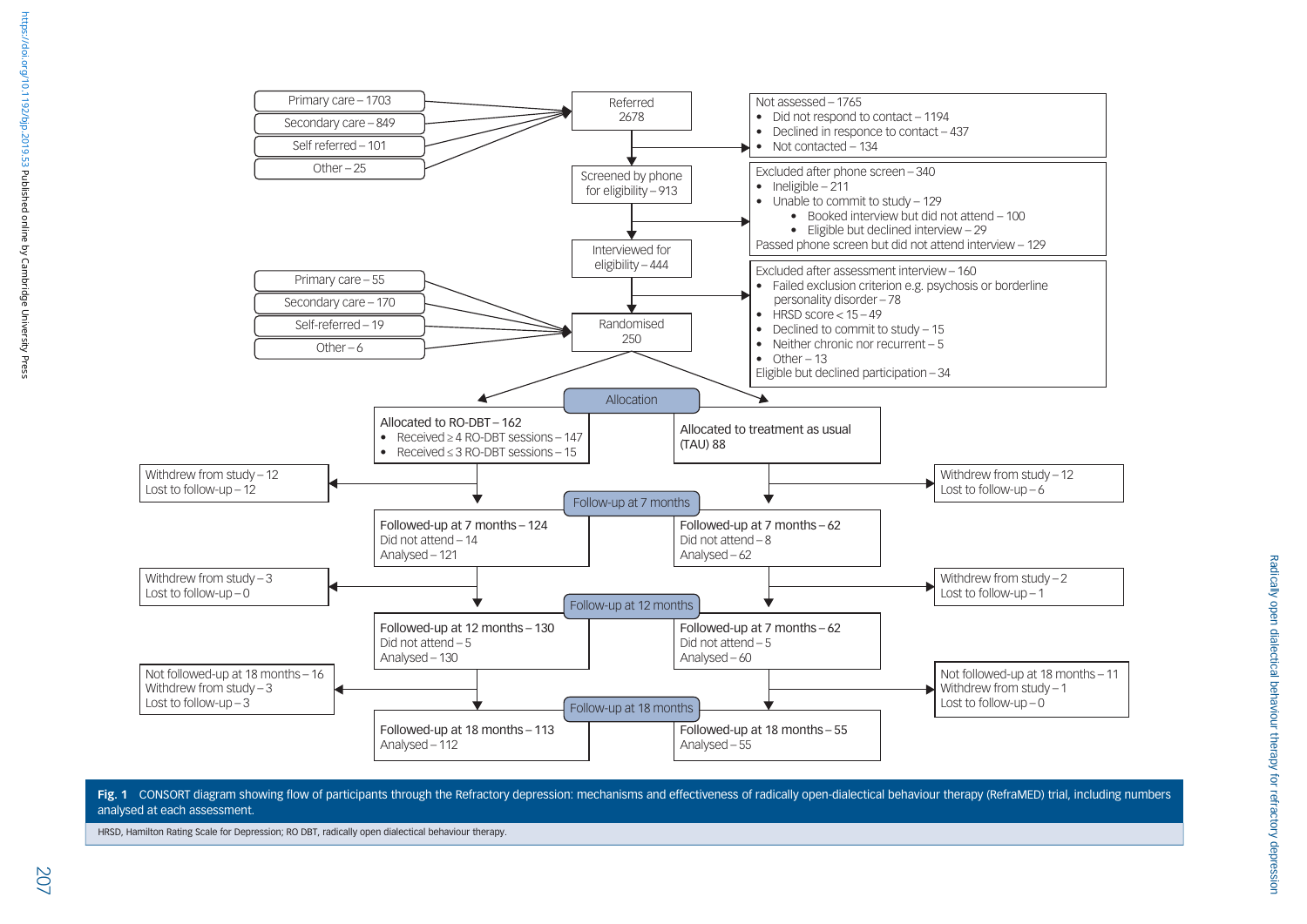| detailed version of this table)                                                                                                                                              |                        |               |                   |                    |              |                            |
|------------------------------------------------------------------------------------------------------------------------------------------------------------------------------|------------------------|---------------|-------------------|--------------------|--------------|----------------------------|
|                                                                                                                                                                              | RO DBT group, adjusted | TAU, adjusted |                   |                    |              |                            |
| Dependent variable                                                                                                                                                           | mean                   | mean          | <b>Difference</b> | 95% CI             | $\mathsf{P}$ | Evidence ratio $(d > 0)^a$ |
| Hamilton Rating Scale for Depression                                                                                                                                         |                        |               |                   |                    |              |                            |
| Baseline                                                                                                                                                                     | 23.14                  | 23.14         | $-0.05$           | $-4.44$ to $4.34$  | 0.979        | 1.10                       |
| 7 months                                                                                                                                                                     | 15.34                  | 20.73         | $-5.40$           | $-9.84$ to $-0.94$ | 0.023        | 46.30                      |
| 12 months                                                                                                                                                                    | 14.19                  | 16.34         | $-2.15$           | $-6.69$ to 2.28    | 0.290        | 5.53                       |
| 18 months                                                                                                                                                                    | 13.79                  | 15.48         | $-1.69$           | $-6.22$ to 2.84    | 0.424        | 4.67                       |
| Action and Acceptance                                                                                                                                                        |                        |               |                   |                    |              |                            |
| Ouestionnaire                                                                                                                                                                |                        |               |                   |                    |              |                            |
| Baseline                                                                                                                                                                     | 38.53                  | 38.53         | 0.00              | $-7.87$ to $7.87$  | 1.000        | 0.77                       |
| 7 months                                                                                                                                                                     | 33.12                  | 36.48         | $-3.37$           | $-7.95$ to 1.21    | 0.096        | 30.47                      |
| 12 months                                                                                                                                                                    | 32.56                  | 37.50         | $-4.94$           | $-9.44$ to $-0.45$ | 0.040        | 121.82                     |
| 18 months                                                                                                                                                                    | 30.69                  | 36.17         | $-5.48$           | $-9.44$ to $-1.52$ | 0.014        | 55.98                      |
| Emotional Approach Coping                                                                                                                                                    |                        |               |                   |                    |              |                            |
| Baseline                                                                                                                                                                     | 16.10                  | 16.10         | 0.00              | $-3.83$ to $3.83$  | 1.000        | 1.00                       |
| 7 months                                                                                                                                                                     | 18.38                  | 16.89         | 1.50              | $-0.84$ to 3.83    | 0.132        | 36.36                      |
| 12 months                                                                                                                                                                    | 18.64                  | 15.10         | 3.55              | 1.22 to 5.87       | 0.017        | 3242.24                    |
| 18 months                                                                                                                                                                    | 19.31                  | 16.33         | 2.98              | 0.84 to 5.12       | 0.012        | 278.72                     |
| Modified Scale for Suicide Ideation                                                                                                                                          |                        |               |                   |                    |              |                            |
| Baseline                                                                                                                                                                     | 7.72                   | 7.72          | $-0.00$           | $-2.92$ to $2.92$  | 1.000        | 0.95                       |
| 7 months                                                                                                                                                                     | 4.66                   | 6.50          | $-1.84$           | $-4.49$ to 0.80    | 0.150        | 17.58                      |
| 12 months                                                                                                                                                                    | 2.46                   | 3.90          | $-1.44$           | $-4.03$ to 1.15    | 0.229        | 5.14                       |
| 18 months                                                                                                                                                                    | 2.04                   | 1.60          | 0.45              | $-2.48$ to 3.37    | 0.753        | 1.52                       |
| Patient Health Questionnaire-9                                                                                                                                               |                        |               |                   |                    |              |                            |
| Baseline                                                                                                                                                                     | 19.24                  | 19.24         | $-0.00$           | $-5.02$ to $5.02$  | 1.000        | 0.86                       |
| 7 months                                                                                                                                                                     | 13.24                  | 16.69         | $-3.45$           | $-6.61$ to $-0.29$ | 0.041        | 30.82                      |
| 12 months                                                                                                                                                                    | 13.04                  | 15.96         | $-2.92$           | $-6.04$ to 0.20    | 0.058        | 33.64                      |
| 18 months                                                                                                                                                                    | 12.87                  | 16.10         | $-3.23$           | $-6.05$ to $-0.40$ | 0.030        | 12.39                      |
| Social Support Questionnaire                                                                                                                                                 |                        |               |                   |                    |              |                            |
| <b>Baseline</b>                                                                                                                                                              | 0.15                   | 0.15          | 0.01              | $-0.44$ to 0.46    | 0.952        | 0.92                       |
| 7 months                                                                                                                                                                     | 0.15                   | $-0.07$       | 0.22              | $-0.23$ to 0.67    | 0.279        | 0.15                       |
| 12 months                                                                                                                                                                    | 0.25                   | $-0.05$       | 0.30              | $-0.15$ to 0.75    | 0.157        | 0.10                       |
| 18 months                                                                                                                                                                    | 0.27                   | $-0.13$       | 0.40              | $-0.08$ to 0.87    | 0.093        | 0.20                       |
| RO DBT, radically open dialectical behaviour therapy; TAU, treatment as usual; OR, odds ratio.<br>a. Evidence ratio $(d > 0)$ for hypothesis that RO DBT is better than TAU. |                        |               |                   |                    |              |                            |

<span id="page-4-0"></span>Table 1 Hamilton Rating Scale for Depression and secondary outcomes by group at 0, 7, 12 and 18 months (see supplementary Table 2 for a more detailed version of this table)

55 (22%) from primary-care database searches, 19 (8%) from selfreferral and 6 (2%) from other sources, notably private practitioners.<sup>13</sup>

Of 162 participants allocated to the RO DBT group, 34 (21%) withdrew, including 10 who attended no sessions, 4 who attended only one or two sessions; and 10 prevented from continuing because of work or family commitments. If participants did not attend a follow-up appointment after 7 or 12 months, we asked them to attend the next scheduled follow-up. For example, 6 of the 14 RO DBT participants who did not attend their appointment after 7 months did attend their appointment after 12 months. This explains why we analysed more participants after 12 months (130) than after 7 (124).

Of the 88 participants in the control group, 22 (25%) withdrew, including 9 because they were not happy with being allocated to TAU. Only one of those withdrawing from treatment agreed to stay in the study for follow-up interviews. So the proportion of participants analysed at month 12 did not differ significantly between groups ( $\chi^2$  = 0.71; d.f. = 1; P = 0.40).

# Baseline data – demographic and clinical

Of the 250 participants, 164 (66%) were women; 138 (55%) were aged between 35 and 55; 232 (97% of 238 responders) described their ethnicity as White; 106 (42%) reported being in a stable relationship; and 82 (34% of 241 responders) had a university qualification. A total of 92 participants (37%) reported a first depressive episode before the age of 16; 179 (84% of 213 responders) were chronically rather than recurrently depressed; and 191 (82% of 234 responders) had previously received psychotherapy. Our sample also showed high comorbidity: 217 (87%) with at least one Axis I disorder and

197 (79%) with at least one Axis II disorder; only 9 (4%) had no psychiatric comorbidity[.13](#page-7-0) Our report also confirms that our adaptive randomisation procedure was effective in balancing the characteristics of participants across groups; treatment centres were also generally comparable in terms of participants' characteristics.<sup>[13](#page-7-0)</sup>

# Delivery of therapy

Of 23 therapists we trained, 1 did not provide therapy within RefraMED. The number of participants seen by the other therapists ranged from 1 to 17, with a mean of 6.9 and a median of 7. The mean number of individual sessions attended by participants was 22.9  $(s.d. = 6.9; 79\%$  of the 29 planned); and the mean number of group sessions attended was 19.9 (s.d. = 7.6; 74% of the 27 planned).

#### Treatment fidelity

We rated 273 (9%) tapes; and adjudged 221 (81%) of these adherent with a score of 4.0 or more.

# Primary outcome: depressive symptoms measured by HRSD

Table 1 and [Fig. 2](#page-5-0) compare HRSD and the five secondary continuous outcome variables between groups across all follow-ups (a more detailed version of Table 1 is available in supplementary Table 2).

Depressive symptoms in both groups improved continuously from baseline to 18 months. By the end of therapy at seven months, RO DBT had substantially reduced depressive symptoms relative to TAU by 5.40 HRSD points (95% CI 0.94–9.85; effect size 1.03;  $P = 0.02$ ). The RO DBT group maintained their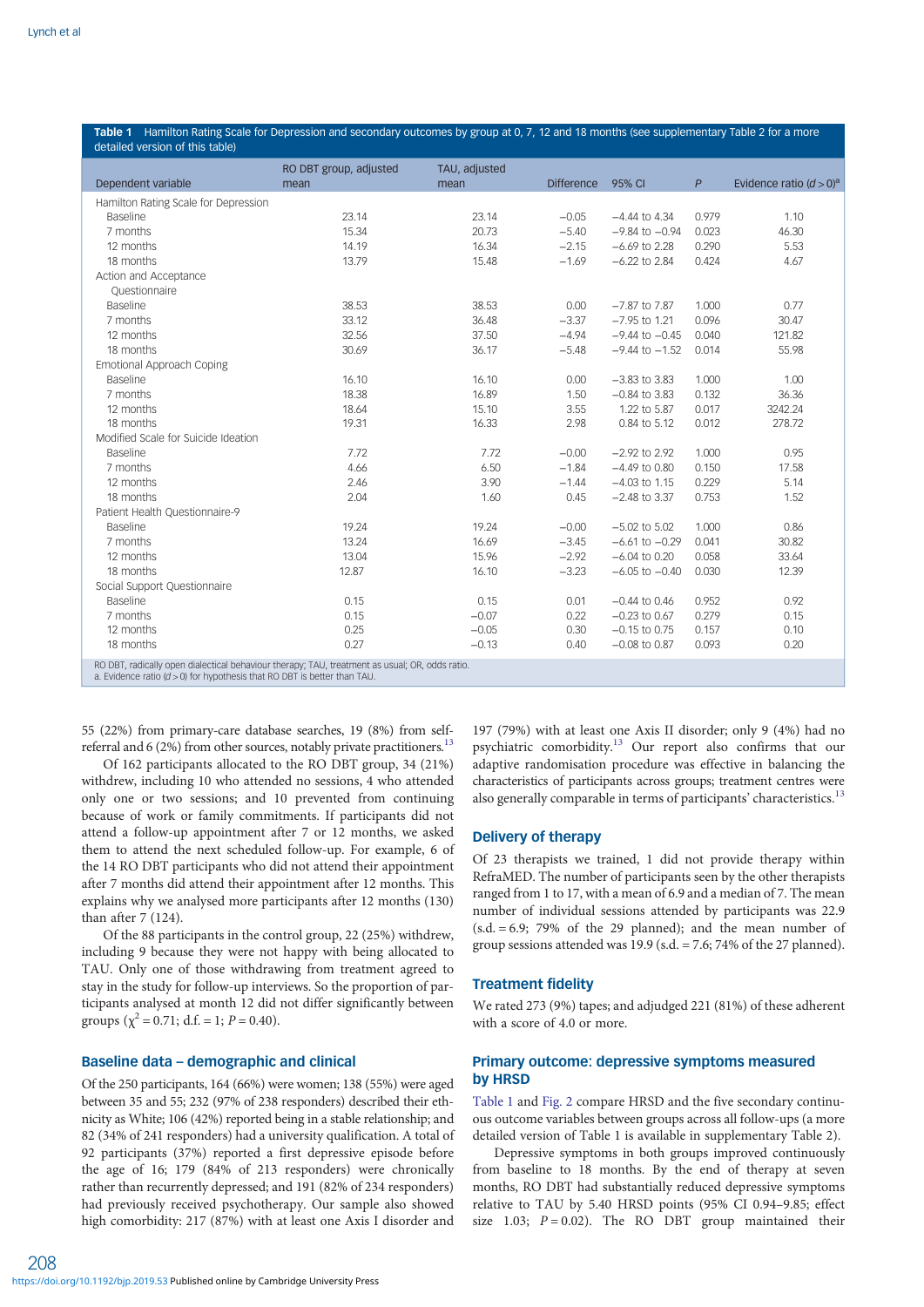<span id="page-5-0"></span>

Fig. 2 Hamilton Rating Scale for Depression (HRSD) and secondary outcomes by group.

Box-and-whisker plots showing medians, interquartile ranges (IQRs), highest data point within 1.5 IQRs of upper quartile and lowest data point within 1.5 IQRs of lower quartile, and outliers. AAQ, Action and Acceptance Questionnaire; EAC, Emotional Approach Coping; MSSI, Modified Scale for Suicide Ideation; PHQ-9, Patient Health Questionnaire-9; SSQ, Social Support Questionnaire; RO DBT, radically open dialectical behaviour therapy; TAU, treatment as usual.

improvement in depressive symptoms at 12 and 18 months, but the control group improved more after 7 months, reducing the difference between groups. The difference of 2.15 HRSD points at 12 months exceeded our prior target of 2 points but was not statistically

significant (95% CI –2.28 to 6.59; effect size 0.41;  $P = 0.29$ ). At 18 months the difference fell to 1.69 HRSD points (95% CI −2.84 to 6.22; effect size 0.32;  $P = 0.42$ ). Thus, our planned contrasts revealed a statistically significant difference between RO DBT and TAU after 7 months, but not after 12 or 18 months.

In contrast Bayesian analysis post hoc provided evidence that RO DBT was superior to TAU across all follow-ups: the posterior odds ratio was: 46 at 7 months – suggesting 'strong' evidence;<sup>[30](#page-8-0)</sup> and 5.5 and 4.7 at 12 and 18 months, respectively – suggesting 'posi-tive' evidence.<sup>[30](#page-8-0)</sup> Figure 3 displays the posterior probability that RO DBT achieved the range of effects on the  $x$ -axis. The likely causes of the trial's reduced power was the combination of under recruitment and unexpectedly large therapist heterogeneity, yielding an ICC of 0.14, much larger than the ICC of 0.025 postulated in our power analysis. The most and least effective therapists, judged by clinical outcomes of their participants, differed by 2.6 HRSD points, equivalent to a standardised effect size of 0.43.

# Remission rates

Using primary criteria, full remission rates were low in both groups: 1%, 8% and 7% for RO DBT and 0%, 0% and 1% in controls, at 7, 12 and 18 months, respectively; and partial remission rates were higher for the RO DBT group – 23%, 26% and 33% at successive assessments – than in control group – 6%, 22% and 24%. Using the criterion of 'worthwhile' change, namely 17.5% reduction in symptoms from baseline,<sup>28</sup> remission rates were: 59%, 69% and 59% in the RO DBT group at 7, 12 and 18 months, respectively; and 27%, 48% and 41%, in the control group.

To help patients and clinicians interpret our findings, we simulated likely outcomes for new patients, estimating that, for every 100 new patients, 32 would achieve 17.5% improvement in symptom scores after 12 months by choosing RO DBT rather than TAU, whereas 10 would deteriorate by the same criterion, and 58 would remain essentially unchanged.

## Secondary continuous outcomes

The RO DBT group achieved significant gains in psychological flexibility and emotional coping relative to controls throughout



# Fig. 3 Cumulative probability that difference in Hamilton Rating Scale for Depression score between groups (D) exceeds X at months 0, 7, 12 and 18.

RO DBT, radically open dialectical behaviour therapy; TAU, treatment as usual.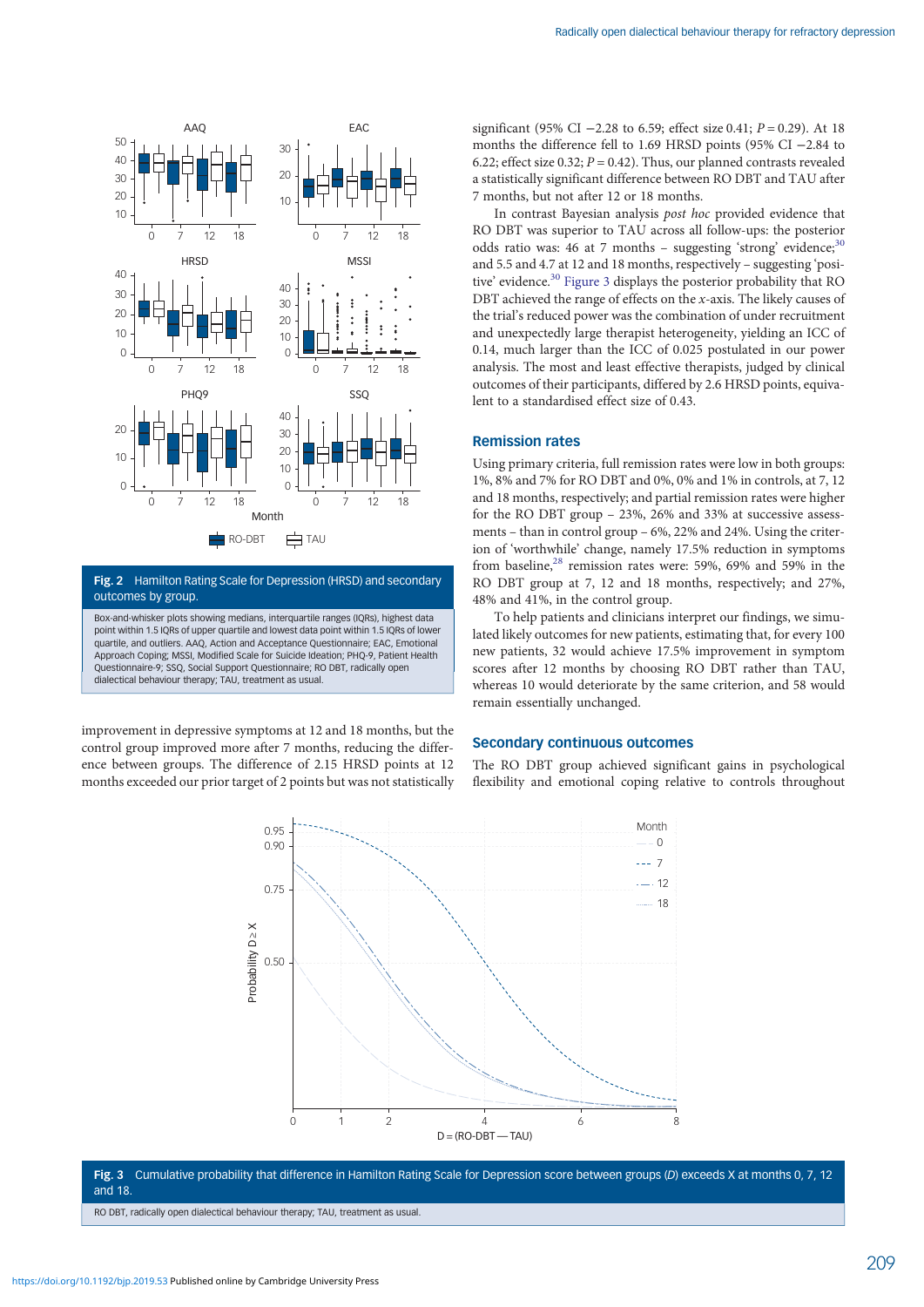the trial [\(Fig. 2](#page-5-0), [Table 1](#page-4-0) and supplementary Table 2). Mean AAQ scores, measuring psychological inflexibility decreased over time, especially after RO DBT; the effect size increased from 0.49 (medium) after 7 months to 0.72 (large) after 12, and 0.79 after 18. EAC scores, measuring emotional coping, increased after RO DBT, but not after TAU; the effect size increased from 0.32 (small) after 7 months to 0.76 (large) after 12 months and 0.64 (also large) after 18.

However, [Table 1](#page-4-0) (and supplementary Table 2) shows no significant advantage for RO DBT in suicidal ideation or perceived social support. Mean MSSI suicidal ideation scores remained low throughout the trial for both groups; and although mean SSQ (perceived social support) scores increased after RO DBT, the difference between groups was never significant.

#### SAEs

We received reports of 32 SAEs – 4 from the 88 participants allocated to TAU and 28 from the 162 participants allocated to RO DBT;<sup>[13](#page-7-0)</sup> none of these led to withdrawal from the trial. In the RO DBT group, 21 participants experienced a single event; 2 experienced two events each; and 1 participant experienced three events. Thus, 24 people in the RO DBT group experienced SAEs. We judged that all 4 events in the control group and 13 in the RO DBT group were 'definitely not related' to the study intervention, for example a leg fracture and one death from natural causes. We judged that another eight were 'unlikely to be related', for example recurrent non-suicidal self-injury starting before the trial. Of the remaining eight SAEs, all from the intervention group, we judged that five were 'possibly related' to RO DBT, including two overdoses, and three were 'probably related', including a prevented suicide attempt. Nevertheless, we classed none of those eight serious adverse reactions as 'suspected unexpected' requiring immediate reporting to the Research Ethics Committee.

Thus, all eight serious adverse reactions judged as potentially related to RO DBT occurred in the intervention group (Fisher's exact test; one-tailed  $P = 0.004$ ). However, trial assessors saw participants in the control group only at the three follow-up interviews, so that SAE reporting relied on their volunteering relevant information. In contrast trial therapists saw the participants in the RO DBT group twice a week, and they completed diary cards reporting on suicidal ideation and self-harm. We tried to ameliorate reporting bias by asking participants' general practitioners to report any SAEs they encountered. However, no one outside the RefraMED team reported an SAE: participants in the control group reported all four SAEs either during assessment or to the trial office. In the RO DBT group therapists reported 23 (82%) SAEs, and participants reported only 5. We believe the imbalance was because of these gross differences in reporting opportunities and encouragement from therapists to use those opportunities. As in both previous trials of RO  $DBT$ ,<sup>[10](#page-7-0),[11](#page-7-0)</sup> there were no suicides in this trial. For all these reasons the Data Monitoring Committee saw 'no reason to suspect RO DBT had adverse effects on patients'.

## **Discussion**

## Principal findings

In participants with refractory depression, RO DBT was not statistically superior to TAU on the HRSD at our primary end-point of 12 months after randomisation, despite achieving the target moderate effect size of 0.40. However, it was substantially better than TAU immediately after treatment, with an effect size of 1.03, much larger than reported by previous trials of psychotherapy for

refractory depression.<sup>[4](#page-7-0)</sup> The later fall in effect size stems from rapid improvement during RO DBT, and initially slow but accelerating improvement during TAU. Bayesian analysis post hoc generated 'positive' evidence of the superiority of RO DBT over 18 months; and suggests that 22% (i.e. 32% less 10%) more patients would experience 'worthwhile change' at 12 months by choosing RO DBT over TAU.

## Psychological outcomes

RO DBT aims to help individuals with rigid psychological and interpersonal styles learn flexibility. Reassuringly participants in the RO DBT group reported significantly better psychological flexibility than the controls throughout the 18 months of follow-up. RO DBT also aims to encourage appropriate expression of emotion to avoid isolation. Again, the RO DBT group reported significantly better emotional processing throughout these 18 months. Both findings suggest that participants continue to use and improve their RO DBT skills. However, there was no significant advantage for RO DBT in suicidal ideation or perceived social support. Throughout the trial suicidal ideation was low in both groups; although this decreased further over time in both groups, the difference was never significant. This finding was probably because of both groups continuing to receive treatment and support either from the trial or from the NHS. Although social support scores increased after RO DBT and decreased after TAU, the difference between groups was never significant.

## **Strengths**

RO DBT is the first treatment known to us to target deficits in social signalling as the main problem underlying overcontrolled emotional loneliness. We designed RefraMED as a hybrid between a phase II efficacy trial and a phase III effectiveness trial. The former yielded strengths in: the consistency of both intervention and assessment; allocating therapists to patients at random rather than allocating difficult patients to the most skilled therapists.<sup>13</sup> The latter yielded strengths in: minimising exclusion criteria thus including a wide range of patients with depression and maximising generalisability; enabling the treatment developer to train therapists rather than provide therapy; and facilitating cost-effectiveness analysis.<sup>13</sup> See supplementary Table 3 for the CONSORT checklist.

## Limitations

There are a range of definitions of refractory depression and treatment-resistant depression which should be taken into account when considering the generalisability of our findings. Despite our best efforts to recruit 276 participants, and analyse 229 (83%) of them, we recruited only 250 (91% of target) and analysed only 190 (76%); we also encountered unexpectedly large therapist heterogeneity. Despite achieving our target effect size at 12 months, the resulting loss of power meant our pre-planned analyses did not achieve statistical significance beyond month 7.

## Interpretation

RefraMED was the first multicentre trial of RO DBT. Although RO DBT greatly improved depressive symptoms by the end of treatment, our planned analyses were not statistically significant thereafter. Bayesian analysis post hoc suggests that RO DBT was superior to TAU throughout, but this effect was not clinically significant after month 7.

RO DBT does not label depression as the primary problem. Instead it targets emotional overcontrol – a maladaptive personality style known to predict the development of chronic internalising disorders such as refractory depression. Overcontrolled personality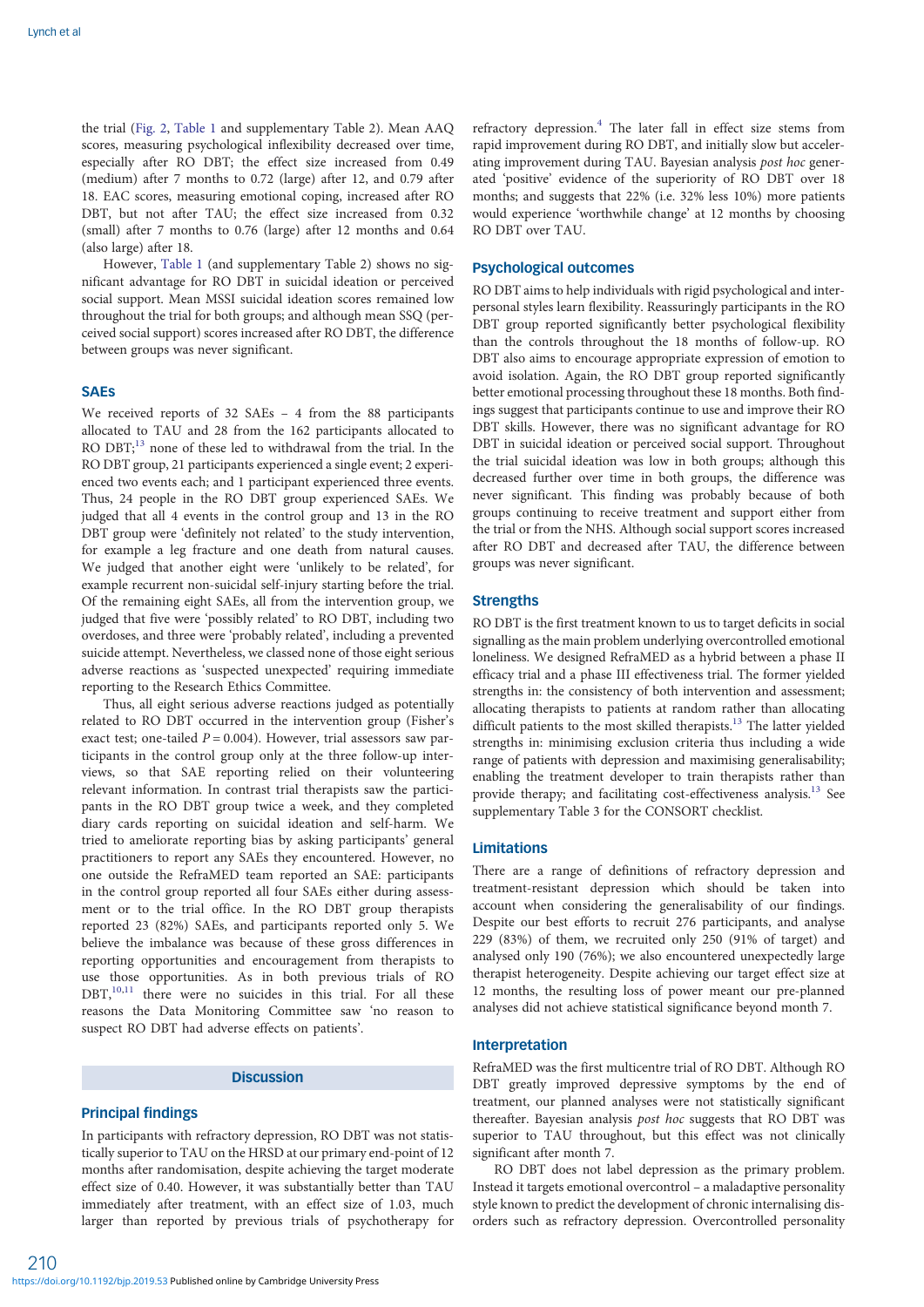<span id="page-7-0"></span>disorders, including obsessive–compulsive personality disorders, are more common than undercontrolled personality disorders; and patients' innate capacity to tolerate distress, delay gratification and avoid public displays of emotion make their problems less noticeable, and they are less likely to seek mental health treatment. Hence, it is reassuring that RO DBT improved psychological flexibility and emotional processing over 18 months in a highly symptomatic population, most of whom experience several mental health problems.

#### Implications for future research

Given the recurring nature of depression, and RO DBT's aim of changing maladaptive personality, future studies should investigate long-term differences between RO DBT and other treatments. The high proportion of comorbid disorders in RefraMED (96%), and the evidence that patients with complex mental disorders do not benefit much from short-term psychotherapy,<sup>31</sup> support this proposal. RO DBT's transdiagnostic approach justifies testing RO DBT across a range of conditions, including overcontrolled personality disorders (clusters A and C), anxiety disorders and eating disorders.<sup>[32](#page-8-0)</sup>

Thomas R. Lynch (D)[,](https://orcid.org/0000-0003-1270-6097) Emeritus Professor of Clinical Psychology, Department of Psychology, University of Southampton, UK; Roelie J. Hempel, Senior Research Fellow, Department of Psychology, University of Southampton, UK; Ben Whalley, Lecturer in Psychology, C[ogni](https://orcid.org/0000-0001-7084-1495)tion Institute, School of Psychology, Plymouth University, UK; Sarah Byford (D), Professor of Health Economics, Institute of Psychiatry, Psychology & Neuroscience, King's College London, UK; **Rampaul Chamba**, Patient and Public<br>Representative, Member of Trial Management Committee responsible for Public & Patient Inclusion, UK; Paul Clarke, Professor of Social Statistics, Institute for Social and Economic Research, University of Essex, UK; **Susan Clarke**, Visiting Professor,<br>Consultant Clinical Psychologist, Intensive Psychological Therapies Service, Dorset Healthcare University NHS Foundation Trust, UK; David G. Kingdon, Professor of Mental Health Care Delivery, Department of Medicine, University of Southampton, UK;<br>**Heather O'Mahen**, Senior Lecturer in Clinical Psychology, Department of Psychology, College of Life and Environmental Sciences, University of Exeter, UK; Bob Remington, Emeritus Professor in Psychology, Department of Psychology, University of<br>Southampton, UK; **Sophie C. Rushbrook**, Consultant Clinical Psychologist, Intensive Psychological Therapies Service, Dorset Healthcare University NHS Foundation Trust, UK; James Shearer, Lecturer in Health Economics, Institute of Psychiatry, Psychology & Neuroscience, King's College London, UK; Maggie Stanton, Consultant Clinical Psychologist, Psychological Services, Southern Health NHS Foundation Trust, UK; Michaela Swales, Consultant Clinical Psychologist and Reader in Clinical Psychology, School of Psychology, Bangor University, UK; Alan Watkins, Associate Professor of e-Trials Research, Medical School, Swansea University, UK; Ian T. Russell, Professor of Clinical Trials, Medical School, Swansea University, UK

Correspondence: Thomas R. Lynch, Department of Psychology, University of Southampton, Highfield Campus, Southampton SO17 1BJ, UK. Email: [t.lynch@soton.ac.uk](mailto:t.lynch@soton.ac.uk)

First received 1 Jun 2018, final revision 4 Feb 2019, accepted 15 Feb 2019

#### Funding

This peer-reviewed grant 09/150/12 was funded by the Efficacy and Mechanism Evaluation (EME) Programme, an MRC and NIHR partnership.

The views expressed in this publication are those of the author(s) and not necessarily those of the MRC, NIHR or the Department of Health and Social Care.

The EME Programme is funded by the MRC and NIHR, with contributions from the CSO in Scotland and Health and Care Research Wales and the HSC R&D Division, Public Health Agency in Northern Ireland.

#### Acknowledgements

We are most grateful to the Efficacy & Mechanism Evaluation Programme for awarding a peer-reviewed grant (funded by the MRC and managed by the NIHR on behalf of the MRC–NIHR partnership). We are also very grateful for the support of the trial participants; the independent members of the Trial Steering Committee and Data Monitoring & Ethics Committee; the trial therapists; the trial research assistants, paid and voluntary; the adherence raters; the trial administrative staff; the clinical studies officers; and administrative and R&D staff at Dorset Healthcare University NHS Foundation Trust, Southern Health NHS Foundation Trust, and Betsi Cadwaladr University Health Board.

# Supplementary material

Supplementary material is available online at <https://doi.org/10.1192/bjp.2019.53>.

#### References

- 1 Crown WH, Finkelstein S, Berndt ER, Ling D, Poret AW, Rush AJ, et al. The impact of treatment-resistant depression on health care utilization and costs. J Clin Psychiatry 2002; 63: 963–71.
- 2 Berlim MT, Turecki G. What is the meaning of treatment resistant/refractory major depression (TRD)? A systematic review of current randomized trials. Eur Neuropsychopharmacol 2007; 17: 696–707.
- 3 Negt P, Brakemeier EL, Michalak J, Winter L, Bleich S, Kahl KG. The treatment of chronic depression with cognitive behavioral analysis system of psychotherapy: a systematic review and meta-analysis of randomized-controlled clinical trials. Brain Behav 2016; 6: e00486.
- 4 Fava M, Farabaugh AH, Sickinger AH, Wright E, Alpert JE, Sonawalla S, et al. Personality disorders and depression. Psychol Med 2002; 32: 1049–57.
- 5 Riso LP, du Toit PL, Blandino JA, Penna S, Dacey S, Dui, JS, et al. Cognitive aspects of chronic depression. J Abnorm Psychol 2003; 112: 72–80.
- 6 Candrian M, Schwartz F, Farabaugh A, Perlis RH, Ehlert U, Fava M. Personality disorders and perceived stress in major depressive disorder. Psychiatry Res 2008; 160: 184–91.
- 7 Fournier JC, DeRubeis RJ, Shelton RC, Hollon RD, Amsterdam JD, Gallop R. Prediction of response to medication and cognitive therapy in the treatment of moderate to severe depression. J Consult Clin Psychol 2009; 77: 775–87.
- 8 Riso LP, du Toit PL, Blandino JA, Penna S, Dacey S, Dui JS, et al. Cognitive aspects of chronic depression. J Abnorm Psychol 2003; 112: 72–80.
- 9 Lynch TR. Radically Open Dialectical Behavior Therapy: Theory and Practice for Treating Disorders of Overcontrol. Context Press, 2018.
- 10 Lynch TR, Morse JQ, Mendelson T, Robins CJ. Dialectical behavior therapy for depressed older adults: a randomized pilot study. Am J Geriatr Psychiatry 2003; 11: 33–45.
- 11 Lynch TR, Cheavens JS, Cukrowicz KC, Thorp SR, Bronner L, Beyer J. Treatment of older adults with co-morbid personality disorder and depression: a dialectical behavior therapy approach. Int J Geriatr Psychiatry 2007; 22: 131–43.
- 12 Lynch TR, Whalley B, Hempel RJ, Byford S, Clarke P, Clarke S, et al. Refractory depression: mechanisms and Evaluation of radically open Dialectical behaviour therapy (RO-DBT) [RefraMED]: protocol for randomised trial. BMJ Open 2015; 5: e008857.
- 13 Lynch TR, Hempel RJ, Whalley B, Byford S, Chamba R, Clarke P, et al. Radically open dialectical behaviour therapy for refractory depression: the RefraMED RCT. Efficacy Mech Eval 2018; 5(7): 1–10.
- 14 First MB, Spitzer RL, Gibbon M, Williams JBW, Structured Clinical Interview for DSM-IV-TR Axis I Disorders, Research Version, Patient Edition (SCID-I/P). New York State Psychiatric Institute, 2002.
- 15 Williams JB, Kobak KA, Bech P, Engelhardt N, Evans K, Lipsitz J, et al. The GRID-HAMD: standardization of the Hamilton Depression Rating Scale. Int Clin Psychopharmacol 2008; 23: 120–9.
- 16 First MB, Gibbon M, Spitzer RL, Williams JBW, Benjamin LS. Structured Clinical Interview for DSM-IV Axis II Personality Disorders, (SCID-II). American Psychiatric Press, 1997.
- 17 Linehan MM. Skills Training Manual for Treating Borderline Personality Disorder. Guilford Press, 1993.
- 18 Linehan MM, Korslund KE. Dialectical Behavior Therapy Adherence Manual. University of Washington, 2003.
- 19 Leon AC, Solomon DA, Mueller TI, Turvey CL, Endicott J, Keller MB. The Range of Impaired Functioning Tool (LIFE-RIFT): a brief measure of functional impairment. Psychol Med 1999; 29: 869-78.
- 20 Miller IW, Norman WH, Bishop SB, Dow MG. The Modified Scale for Suicidal Ideation: reliability and validity. J Consult Clin Psychol 1986; 54: 724-5.
- 21 Bond FW, Hayes SC, Baer RA, Carpenter RM, Guenole N, Orcutt HK, et al. Preliminary psychometric properties of the Acceptance and Action Questionnaire-II: a revised measure of psychological inflexibility and experiential avoidance. Behav Ther 2011; 42: 676–88.
- 22 Stanton AL, Kirk SB, Cameron CL, Danoff-Burg S. Coping through emotional approach: scale construction and validation. J Pers Soc Psychol 2000; 78: 1150–69.
- 23 Kroenke K, Spitzer RL, Williams JBW. The PHQ-9: validity of a brief depression severity measure. J Gen Intern Med 2001; 16: 606–13.
- 24. Sarason IG, Sarason BR, Shearin EN, Pierce GR, A brief measure of social support: practical and theoretical implications. *J Soc Pers Relat* 1987; **4:** 497–510.
- 25 Russell D, Hoare ZS, Whitaker R, Whitaker CJ, Russell IT, Generalized method for adaptive randomization in clinical trials. Stat Med 2011; 30: 922–34.
- 26 Landis JR, Koch GG. The measurement of observer agreement for categorical data. Biometrics 1977; 33: 159–74.